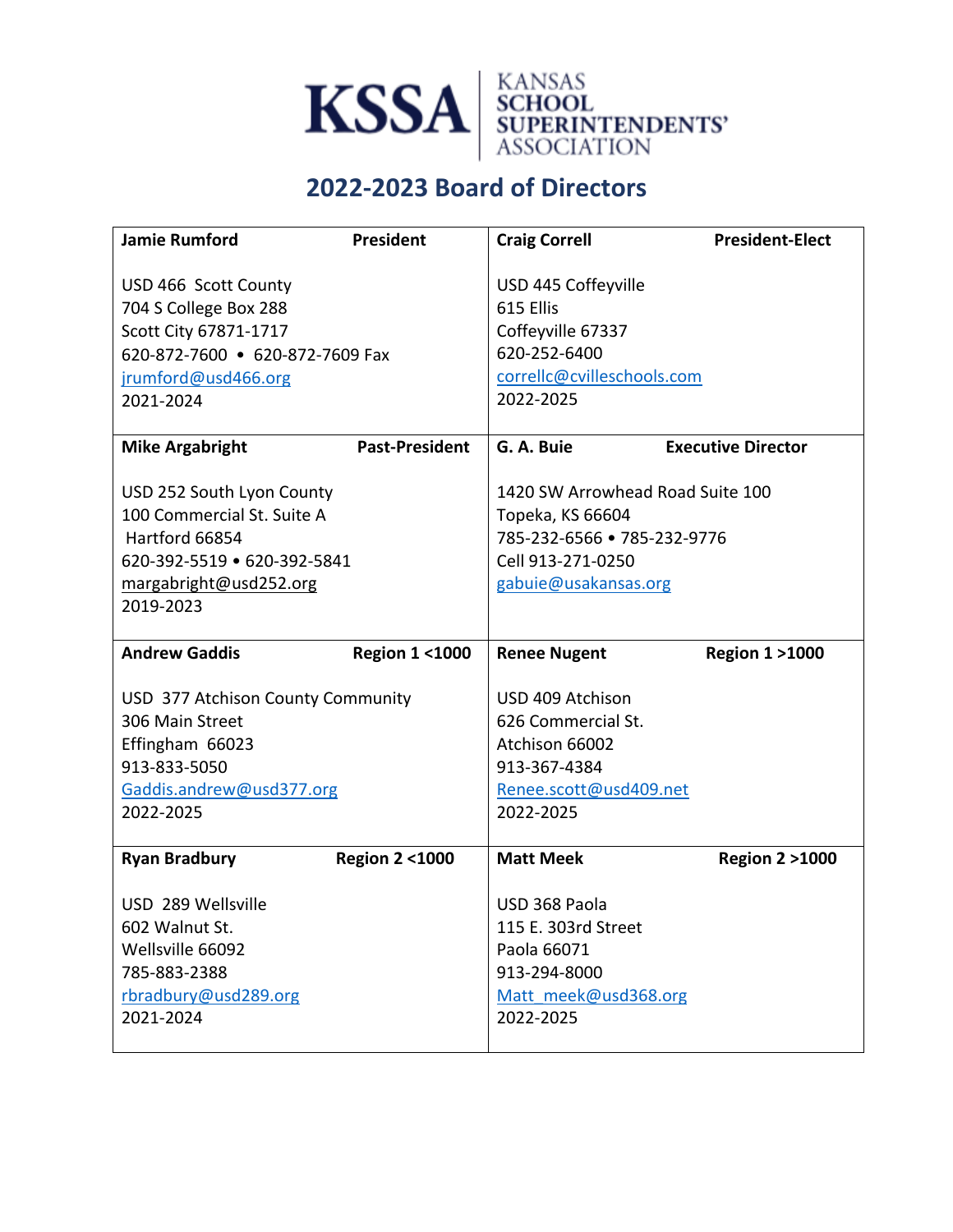| <b>Blake Vargas</b>                              | <b>Region 3&lt;1000</b>  | <b>Kellen Adams</b>                    | <b>Region 3 &gt;1000</b> |
|--------------------------------------------------|--------------------------|----------------------------------------|--------------------------|
| USD 436 Caney Valley                             |                          | USD 413 Chanute                        |                          |
| 700 E. Bullpup Blvd                              |                          | 321 E. Main                            |                          |
| Caney 67333                                      |                          | Chanute 66720                          |                          |
| 620-879-9200 · 620-879-9209 Fax                  |                          | 620-432-2500                           |                          |
| vargas@caney.com                                 |                          | adamsk@usd413.org                      |                          |
| 2019-2025                                        |                          | 2022-2025                              |                          |
|                                                  |                          |                                        |                          |
| <b>Justin Coup</b>                               | <b>Region 4 &lt;1000</b> | <b>Greg Brown</b>                      | <b>Region 4 &gt;1000</b> |
|                                                  |                          |                                        |                          |
| USD 393 Solomon                                  |                          | USD 435 Abilene                        |                          |
| 113 E 7 <sup>th</sup> St.                        |                          | 213 N Broadway                         |                          |
| Solomon, 67480                                   |                          | Abilene 67410                          |                          |
| 785-655-2541                                     |                          | 785-262-2630                           |                          |
| Jcoup@usd393.net                                 |                          | gbrown@abileneschools.org              |                          |
| 2021-2024                                        |                          | 2022-2025                              |                          |
|                                                  |                          | <b>Fred Van Ranken</b>                 | <b>Region 5 &gt;1000</b> |
|                                                  |                          |                                        |                          |
|                                                  |                          | USD 373 Newton                         |                          |
|                                                  |                          | 308 East First                         |                          |
|                                                  |                          | Newton 67114                           |                          |
|                                                  |                          | 316-284-6200                           |                          |
|                                                  |                          | fred.vanranken@usd373.org              |                          |
|                                                  |                          | 2022-2025                              |                          |
| <b>Kelly Arnberger</b>                           | <b>Region 6 &lt;1000</b> | <b>Randal Chickadonz</b>               | <b>Region 6 &gt;1000</b> |
|                                                  |                          |                                        |                          |
| USD 357 Belle Plaine<br>719 N. Main P.O. Box 760 |                          | USD 394 Rose Hill                      |                          |
| Belle Plaine 67013                               |                          | 104 N Rose Hill Rd<br>Rose Hill, 67133 |                          |
| 620-488-2288                                     |                          | 316-776-3300                           |                          |
| karnberger@usd357.org                            |                          | rchickadonz@usd394.com                 |                          |
| 2022-2025                                        |                          | 2021-2024                              |                          |
|                                                  |                          |                                        |                          |
| <b>Jeff Travis</b>                               | <b>Region 7 &lt;1000</b> | <b>Quentin Breese</b>                  | <b>Region 7 &gt;1000</b> |
| USD 273 Beloit                                   |                          | USD 333 Concordia                      |                          |
| 2020 North Independence Ave                      |                          | 217 W. 7 <sup>th</sup> St.             |                          |
| Beloit 67420-0547                                |                          | Concordia 66901-2803                   |                          |
| 785-738-3261 • 785-738-4103 Fax                  |                          | 785-243-3518 • 785-243-8883 Fax        |                          |
| jtravis@usd273.org                               |                          | qbreese@usd333.org                     |                          |
| 2019-2025                                        |                          | 2019-2025                              |                          |
|                                                  |                          |                                        |                          |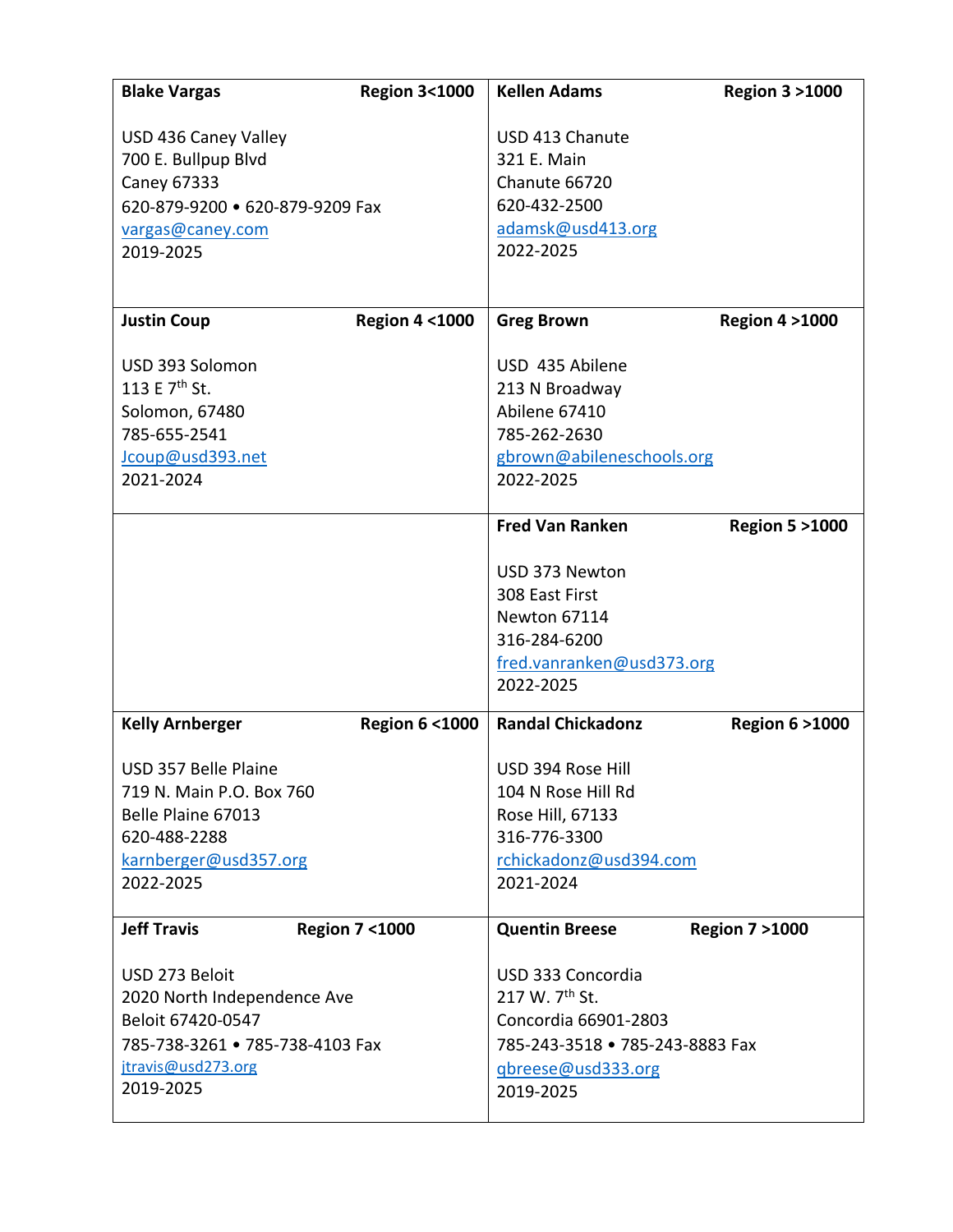| USD 350 St. John-Hudson<br>USD 428 Great Bend<br>201 S. Patton Rd<br>505 N. Broadway<br>St. John 67576-1836<br>Great Bend 67530-4613<br>620-549-3564 • 549-3964 Fax<br>620-793-1500 · 620-793-1585 Fax<br>meyerj@usd350.com<br>khris.thexton@usd428.net<br>2017-2023<br>2019-2025 | <b>Josh Meyer</b>               | <b>Region 8 &lt;1000</b> | <b>Khris Thexton</b>     | <b>Region 8 &gt;1000</b> |
|-----------------------------------------------------------------------------------------------------------------------------------------------------------------------------------------------------------------------------------------------------------------------------------|---------------------------------|--------------------------|--------------------------|--------------------------|
|                                                                                                                                                                                                                                                                                   |                                 |                          |                          |                          |
|                                                                                                                                                                                                                                                                                   |                                 |                          |                          |                          |
|                                                                                                                                                                                                                                                                                   |                                 |                          |                          |                          |
|                                                                                                                                                                                                                                                                                   |                                 |                          |                          |                          |
|                                                                                                                                                                                                                                                                                   |                                 |                          |                          |                          |
|                                                                                                                                                                                                                                                                                   |                                 |                          |                          |                          |
|                                                                                                                                                                                                                                                                                   |                                 |                          |                          |                          |
| <b>Dale Deighton</b><br><b>Region 9&lt;1000</b><br><b>Katina Brenn</b><br><b>Region 9 &gt; 1000</b>                                                                                                                                                                               |                                 |                          |                          |                          |
| USD 281 Graham County<br>USD 315 Colby                                                                                                                                                                                                                                            |                                 |                          |                          |                          |
| 600 West Third St.<br><b>PO Box 309</b>                                                                                                                                                                                                                                           |                                 |                          |                          |                          |
| <b>Hill City, 67642</b><br>Colby, 67701                                                                                                                                                                                                                                           |                                 |                          |                          |                          |
| 785-4212135<br>785-460-5000                                                                                                                                                                                                                                                       |                                 |                          |                          |                          |
| daledeighton@usd281.com<br>kbrenn@colbyeagles.org                                                                                                                                                                                                                                 |                                 |                          |                          |                          |
| 2022-2025<br>2021-2024                                                                                                                                                                                                                                                            |                                 |                          |                          |                          |
|                                                                                                                                                                                                                                                                                   |                                 |                          |                          |                          |
| <b>Fred Dierksen</b><br><b>Mike Waters</b><br><b>Region 10&lt;1000</b><br><b>Region 10&gt;1000</b>                                                                                                                                                                                |                                 |                          |                          |                          |
| USD 102 Cimarron<br>USD 443 Dodge City                                                                                                                                                                                                                                            |                                 |                          |                          |                          |
| 1000 Second Ave.<br>P.O. Box 489                                                                                                                                                                                                                                                  |                                 |                          |                          |                          |
| 620-855-7743<br>Dodge City 67801                                                                                                                                                                                                                                                  |                                 |                          |                          |                          |
| 620-371-1070<br>Cimarron, KS 67835                                                                                                                                                                                                                                                |                                 |                          |                          |                          |
| mwaters@cimarronschools.net                                                                                                                                                                                                                                                       |                                 |                          | dierksen.fred@usd443.org |                          |
| 2020-2023<br>2021-2024                                                                                                                                                                                                                                                            |                                 |                          |                          |                          |
|                                                                                                                                                                                                                                                                                   |                                 |                          |                          |                          |
| <b>Alicia Thompson</b><br><b>Region 11</b>                                                                                                                                                                                                                                        |                                 |                          |                          |                          |
| USD 259 Wichita                                                                                                                                                                                                                                                                   |                                 |                          |                          |                          |
| 903 S. Edgemoor                                                                                                                                                                                                                                                                   |                                 |                          |                          |                          |
| Wichita 67218                                                                                                                                                                                                                                                                     |                                 |                          |                          |                          |
|                                                                                                                                                                                                                                                                                   | 316-973-4500 . 316-973-4629 Fax |                          |                          |                          |
| athompson@usd259.net                                                                                                                                                                                                                                                              |                                 |                          |                          |                          |
| 2021-2024                                                                                                                                                                                                                                                                         |                                 |                          |                          |                          |
| <b>Michelle Hubbard</b><br>Jessica Dain<br><b>AASA Governing Board</b><br><b>AASA Governing Board</b>                                                                                                                                                                             |                                 |                          |                          |                          |
|                                                                                                                                                                                                                                                                                   |                                 |                          |                          |                          |
| USD 512 Shawnee Mission<br>USD 203 Piper                                                                                                                                                                                                                                          |                                 |                          |                          |                          |
| 3130 N. 122nd St. Suite A<br>8200 W. 71st Street                                                                                                                                                                                                                                  |                                 |                          |                          |                          |
| Kansas City 66109<br>Shawnee Mission 66204                                                                                                                                                                                                                                        |                                 |                          |                          |                          |
| 913-721-2088<br>913-993-6401                                                                                                                                                                                                                                                      |                                 |                          |                          |                          |
| jdain@piperschools.us<br>michellehubbard@smsd.org                                                                                                                                                                                                                                 |                                 |                          |                          |                          |
| 2022-2025<br>2022-2025                                                                                                                                                                                                                                                            |                                 |                          |                          |                          |
|                                                                                                                                                                                                                                                                                   |                                 |                          |                          |                          |